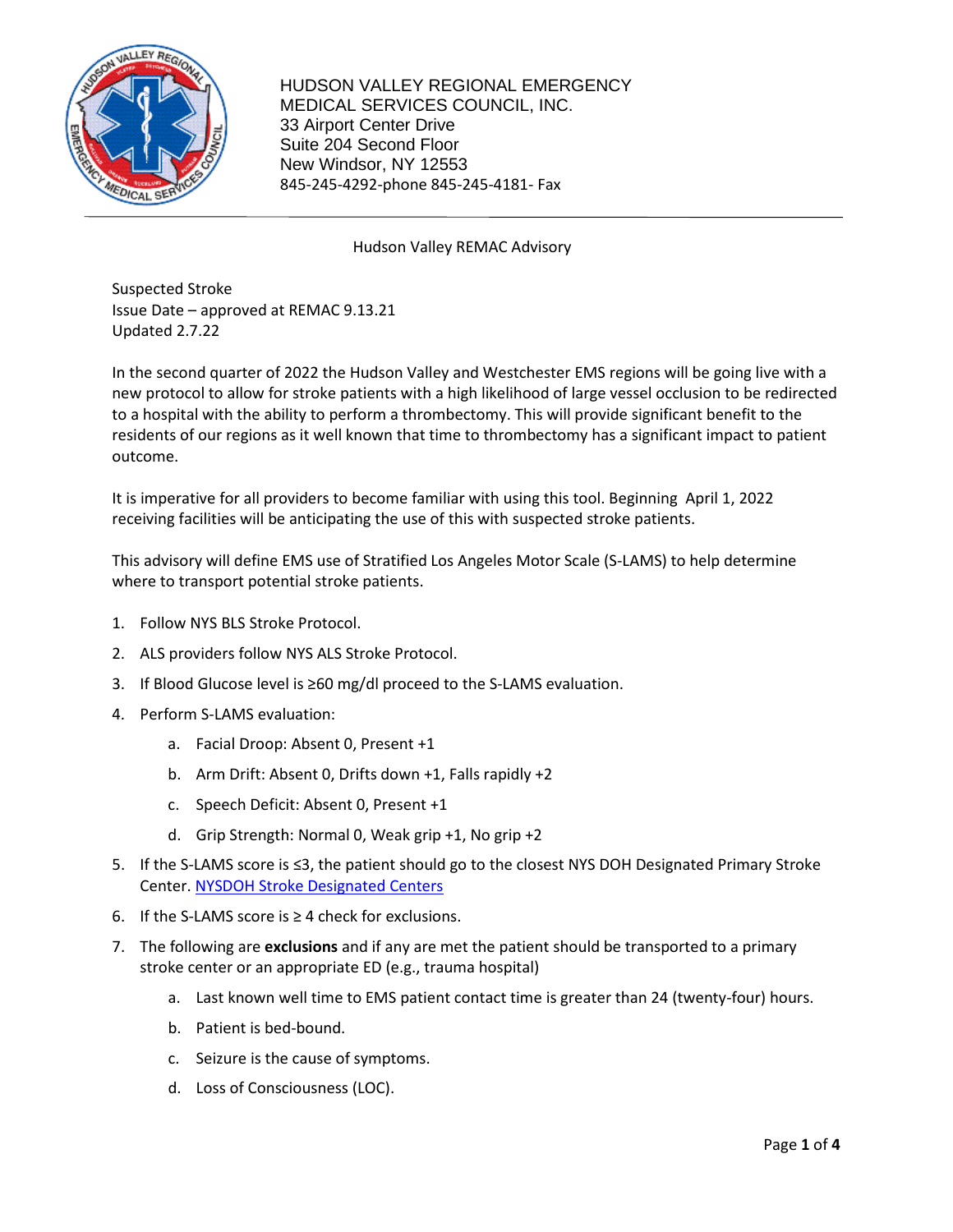

- e. Trauma is the cause of symptoms.
- f. Transport time to NYSDOH Designated Thrombectomy or Comprehensive Stroke Center is >30 minutes.
- 8. If there are no exclusions and the S-LAMS score is ≥ 4, contact online medical control (OLMC) for a transport decision, often to the closest Designated Thrombectomy or Comprehensive Stroke Center.
	- a. [NYSDOH Stroke Designated Centers](https://www.health.ny.gov/diseases/cardiovascular/stroke/designation/stroke_designated_centers.htm)
	- b. You may also transport patients with a score of ≥ 4 to the closest HVREMAC\* Recognized Provisional Thrombectomy or Comprehensive Stroke Center.

**\*Hospitals in the process of obtaining accreditation may be recognized by the HVREMAC if they meet certain criteria.**

The list of regionally recognized provisional sites will be posted on the regional [website.](https://hvremsco.org/?page_id=6909)

## WESTCHESTER-HUDSON VALLEY S-LAMS STROKE SCALE ASSESSMENT



\* Per OLMC direction if transport time < 30 mins

\*\* e.g., trauma, treated hypoglycemia with resolved symptoms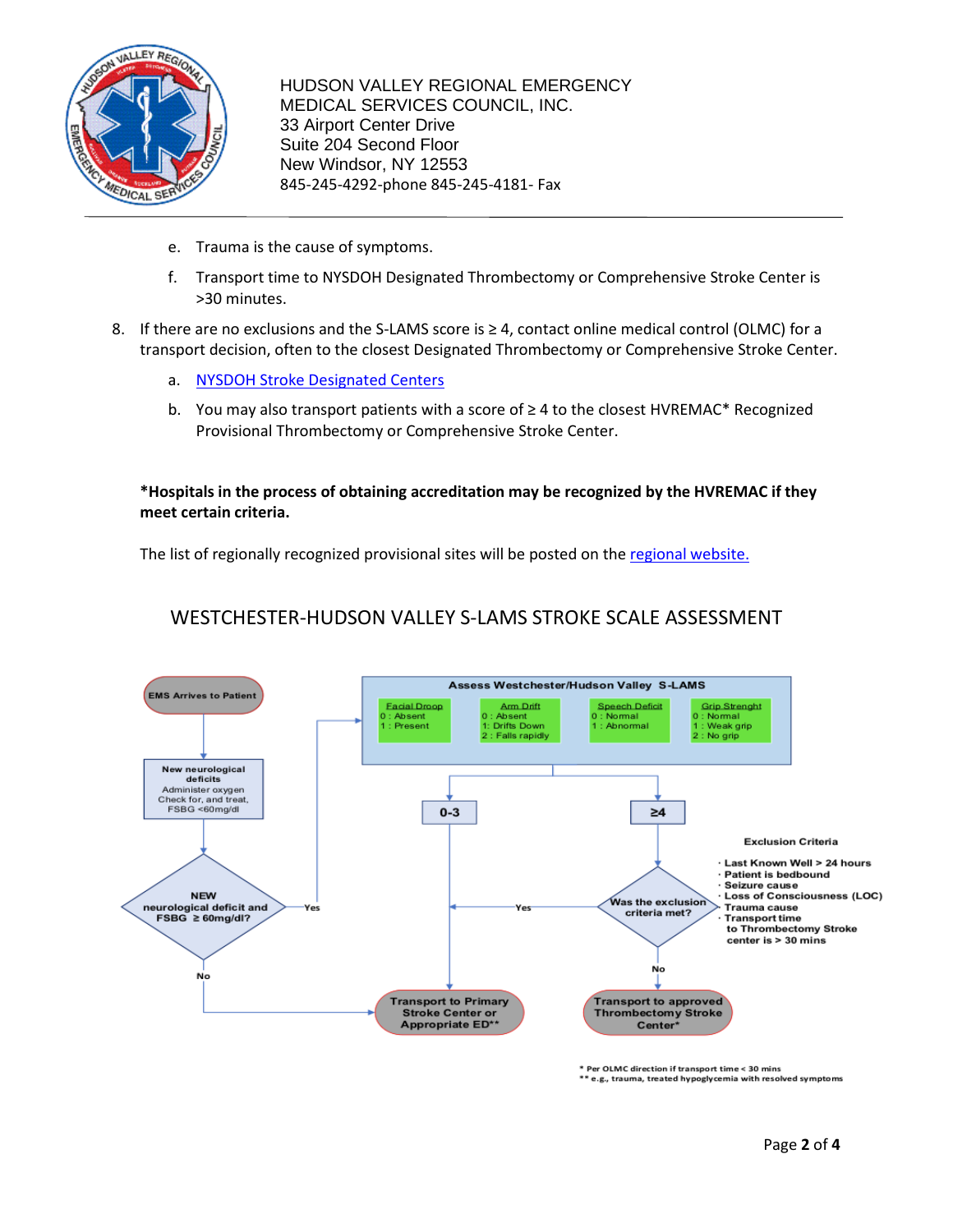

## **S-LAMS Stroke Scale:**

- 1) Assess for *Facial Droop* have the patient show teeth or smile
	- a. Absent if both side of the face move equally, the score is **0**.
	- b. Present if one side of the face does not move as well as the other, the score is **1**.
- 2) Assess for *Arm Drift* have the patient close eye and hold both arms straight out with palms facing up for 10 seconds.
	- a. Absent if both arms remain up or move the same, the score is **0**.
	- b. Drifts down if one arm drifts slowly down compared to the other arm, the score is **1**.
	- c. Falls rapidly if one arm falls rapidly, the score is **2**.
- 3) Assess for *Speech Deficit* have the patient say a simple sentence, for example, "you can't teach an old dog new tricks".
	- a. Formal if the patient uses correct words with no speech slurring, the score is **0**.
	- b. Present if the patient slurs words, uses the wrong words, or is unable to speak, the score is **1**.
- 4) Assess for hand *Grip Strength* have the patient hold both of your hands and squeeze them at the same time.
	- a. Normal if they squeeze both hands equally, the score is **0**.
	- b. Weak grip if one hand has a weaker grip than the other, the score is **1.**
	- c. No grip if one hand does not grip at all, the score is **2**.